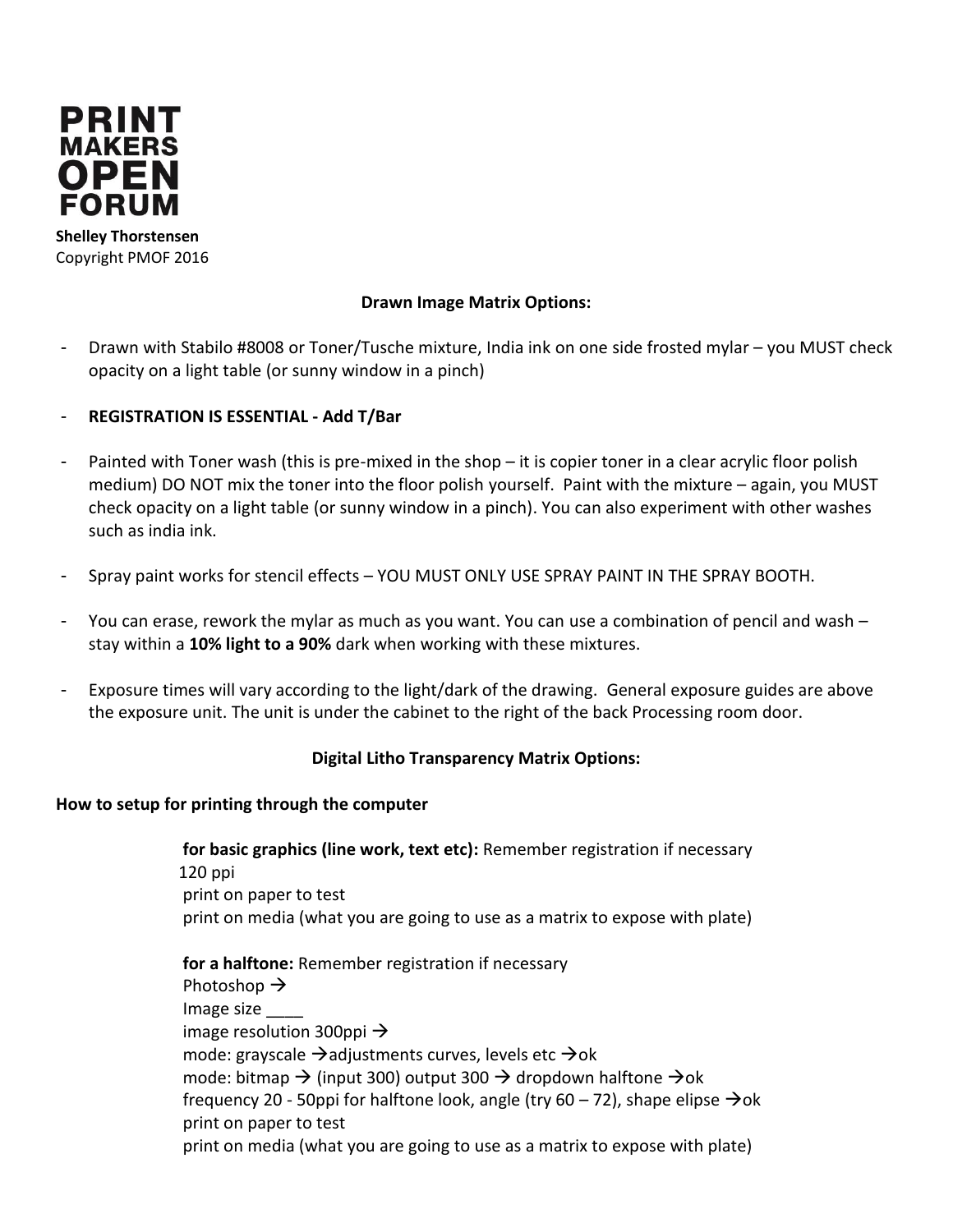**for continuous tone:** Remember registration if necessary Photoshop  $\rightarrow$  Image size\_\_\_\_\_ Image resolution: 800ppi  $\rightarrow$ mode: grayscale  $\rightarrow$  adjust for brightness, contrast, levels etc  $\rightarrow$  ok mode: bitmap  $\rightarrow$  (iutput 800) output 250 – 800  $\rightarrow$  dropdown diffusion dither print on paper to test print on media (what you are going to use as a matrix to expose with plate)

# **Emerald Green Takach Positive Photo-plates**

Positive working plates are pre-sensitized to yield a positive image from a positive transparency. Plate is wrapped in goldenrod and should be kept in this paper or face down. Short moments of room light is of little concern but DO NOT ALLOW SUNLIGHT TO STRIKE THE PLATE.

#### **TRANSPARENCY**

Any type (photographic or hand drawn) can be used.

Hand drawn transparencies, i.e. opaque pencil (Stabilo 8046, Stabilo 8008, ) toner-acrylic washes, and other light blocking materials are made on one-sided frosted myler (drafting film) which will pick up a similar drawing surface as a ball-grained plate.

Continuous tone photographic sources must be converted to a bitmapped dot. This breakdown of continuous tone grays is essential – the variation in the dots will give the illusion of continuous tones. PMOF has the ability to make digital films on an Epson 3800, maximum film size 17 x 22" (image 15 x 22")

## **EXPOSURE**

The exposure unit is under the cabinet in the Processing room directly behind the spray booth. Remove the front to the cabinet. The vacuum frame rolls out and remains on the floor.

Clean glass. Avoid razor scrapers as scratches will become part of the plate. After exposure, clean off any transferred image from glass as it is easier to do when the marks are fresh.

Open the frame, place the plate green side up on the red plastic. Make sure none of the red plastic mat is over the rubber suction frame. With the plate face up in the center of the vacuum table, place your transparency face down in proper position on the plate (face up transfers drawing materials to the glass and leaves a space for the light to get past the image to give a poor exposure).

Close and latch the glass cover and switch vacuum pump ON. Wait 20-30 seconds until the vacuum gauge moves to 20+psi. Roll the exposure unit back under the cabinet.

Exposure time varies with drawing materials use, film thickness, and even manufacturers' batch irregularities. The lights are on the underside of the top of the cabinet. The switch is red, to the top right. Exposure will be anywhere from 2 minutes to 4 minutes. Consult instructor and/or do a step test.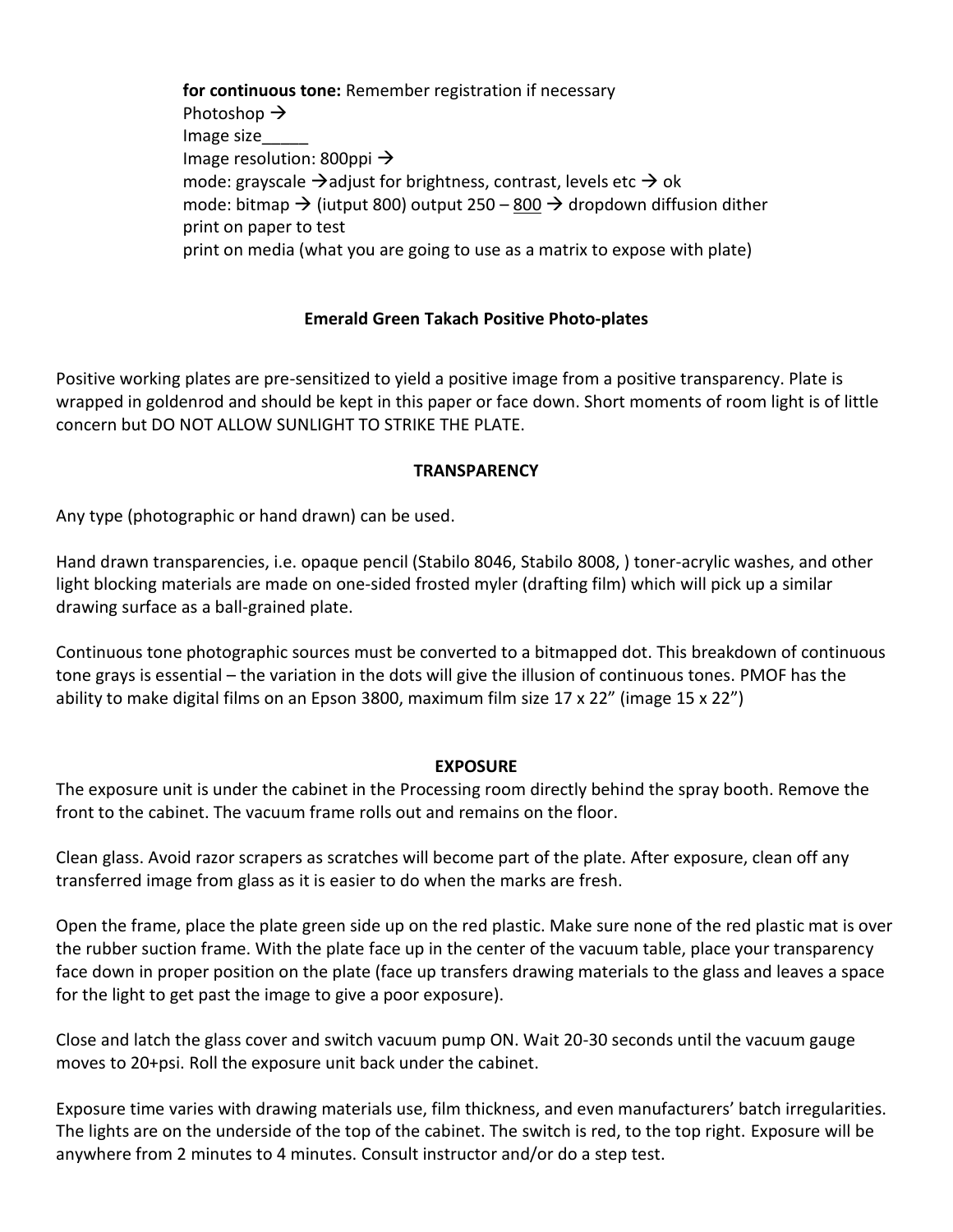#### **DEVELOPMENT**

NOTE: plate developer contains lye and in the concentrated form should be handled with caution. Gloves!

Developer is pre-mixed for use. It is stored on the on the plastic lid, on the floor to the left of the spray booth. It reads Takach plate developer.

Bring in plate from exposure unit and place it in the tray to the left of the sink. Pour a small amount of developer in the tray, enough to cover it well. Rock the tray gently for anywhere from 3 to 10 minutes. You can see the image developing, watch for clear light non image areas, boarders, and whites. Be careful not to over develop or you will lose all the soft, pale grays. If more developer is needed, add off to side of plate, not directly on.

The developer can be used more than once. If there is no one else in line to use, then discard developer into sink and rinse thoroughly. Sponge up any developer on the table.

#### **PROCESSING**

When developing is complete, rinse plate at plate sink, use paper towels to dislodge any remaining emulsion, drain excess water off of plate and dry at plate. In the press room, rub the plate down with a cheesecloth usig FPC developer.

(OR optional: once plate is dry, talc and etch with 100% TAPEM and buff down. At this point the plate may be stored or printed. When starting to print, use FPC to clean the plate)

## **PRINTING**

At a vented surface, coat plate in 2" puddle of FPC, massage plate, and buff down with a rag. Dampen at the press and print.

Printing disasters may be remedied with FPC (see closing plate) – a cleaned plate will go through all the proofing stages again.

Do not leave plate to dry. (optional: If you must step away, talc and gum your plate)

# **CLOSING THE PLATE**

If plate is in black in and in a good rolled up state, talc and gum the plate for storage or If plate is in color or filled in with black ink, dampen plate and slowly use FPC with a rag in stages to dilute and then to completely remove ink and preserve the plate. Buff down any excess FPC.

--------------------------------------------------------------------------------------------------------------------------------------